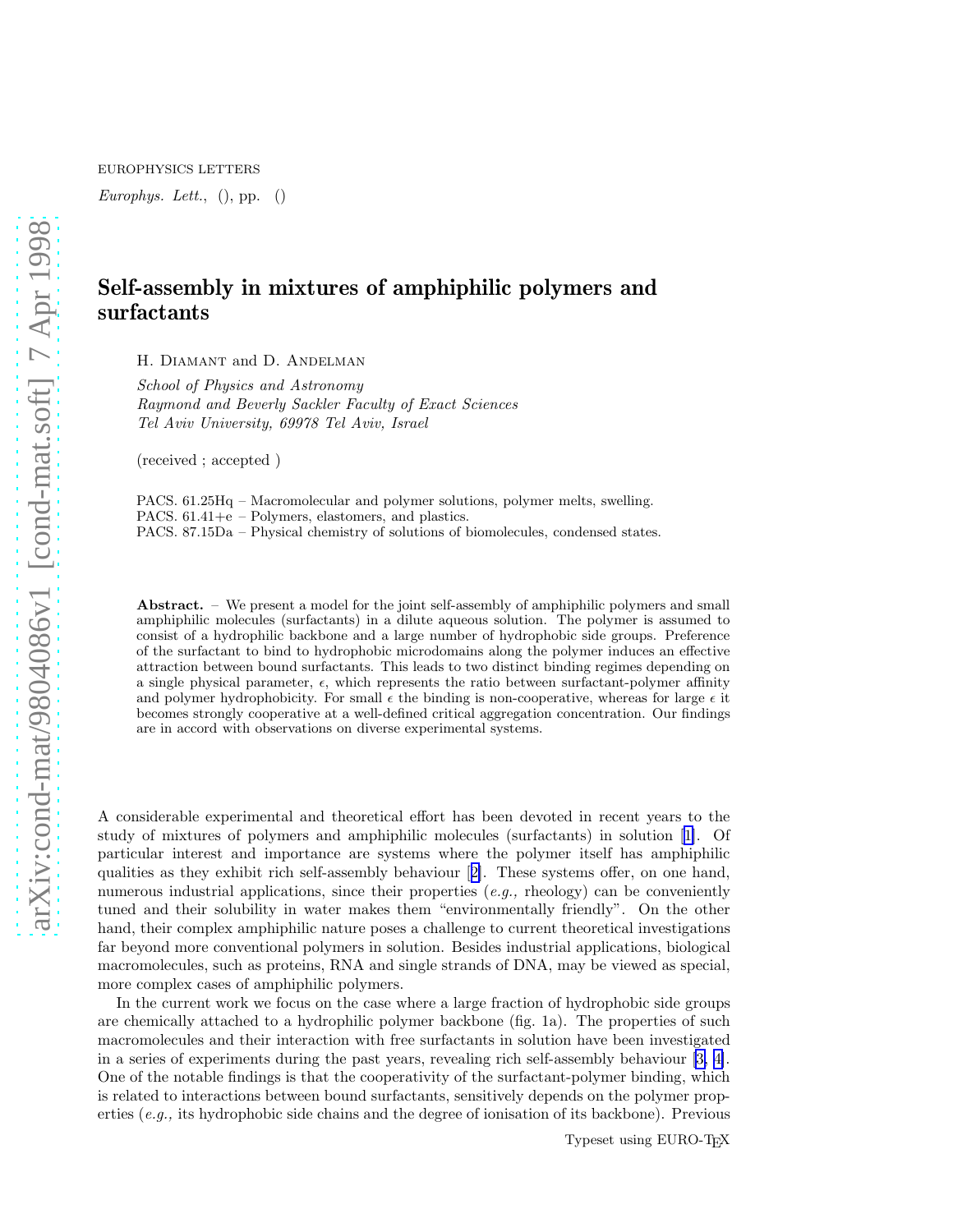<span id="page-1-0"></span>

Fig. 1. – (a) Schematic view of a section of a side-chain amphiphilic polymer with bound surfactants. (b) Schematic view of the system as described by our model.

theories treating polymer-surfactant mixtures [\[5](#page-5-0), [6, 7\]](#page-5-0) did not address the diverse behaviour of those experimental systems. Our aim in this Letter is to construct a simple model which yields a qualitative understanding of the thermodynamics of such systems while accounting, in particular, for the polymer-induced interactions between bound surfactants. We neglect, therefore, structural details such as the size of the hydrophobic side chains, steric effects, chain rigidity etc., which are microscopically important but not expected to qualitatively affect the thermodynamics. A more refined model, including structural details, has allowed us to verify this assumption and will be presented in a future paper [\[8](#page-5-0)]. Transmission Electron Micrographs of dilute solutions of side-chain amphiphilic polymers, with and without surfactant, show self-assembled hydrophobic microdomains forming locally along the polymeric chains, while the chains seem to maintain overall extended conformations [\[4](#page-5-0)]. This observation is explained by the highly hydrophilic polymer backbone (usually a polyelectrolyte) and the high density of hydrophobic side groups along the chain. We are allowed, therefore, to consider only local association along the chain sequence, which greatly simplifies the model. The current work is restricted to the dilute limit, where inter-chain effects can be neglected and the surfactant is below its critical micelle concentration, in accordance with the relevant experiments.

Consider a flexible chain of N segments in contact with a surfactant reservoir of chemical potential  $\mu_s$ . To each segment we assign a vector,  $\mathbf{u}_n$ , and denote the number of surfactants bound to it by  $\varphi_n$ . The energy gained by a segment joining a microdomain is denoted by α, and the one gained by a surfactant bound to such a microdomain is  $γ$ . The energetic parameters,  $\alpha$  and  $\gamma$ , represent, respectively, measures of the polymer hydrophobicity and polymer-surfactant affinity. (All energies in this Letter are in units of  $k_BT$ .) The partition function for the polymer-surfactant system is

$$
Z_{\text{ps}} = \underset{n=1}{\text{Tr}} \int \mathcal{D} \mathbf{u}_{n} \exp(-\mathcal{H}_{\text{ps}}/k_{\text{B}}T)
$$
  

$$
\mathcal{H}_{\text{ps}}/k_{\text{B}}T = \underset{n=1}{\overset{N}{\sum}} \lambda_{n} u_{n}^{2} - \underset{n=1}{\overset{N-1}{\sum}} \frac{\alpha + \gamma \varphi_{n}}{4} (\mathbf{u}_{n+1} - \mathbf{u}_{n})^{2} - \mu_{\text{s}} \underset{n=1}{\overset{N}{\sum}} \varphi_{n}
$$
(1)

where the  $\lambda_n$  are Lagrange multipliers ensuring the constraints  $\langle u_n^2 \rangle = 1$  ( $\langle \cdots \rangle$  denotes a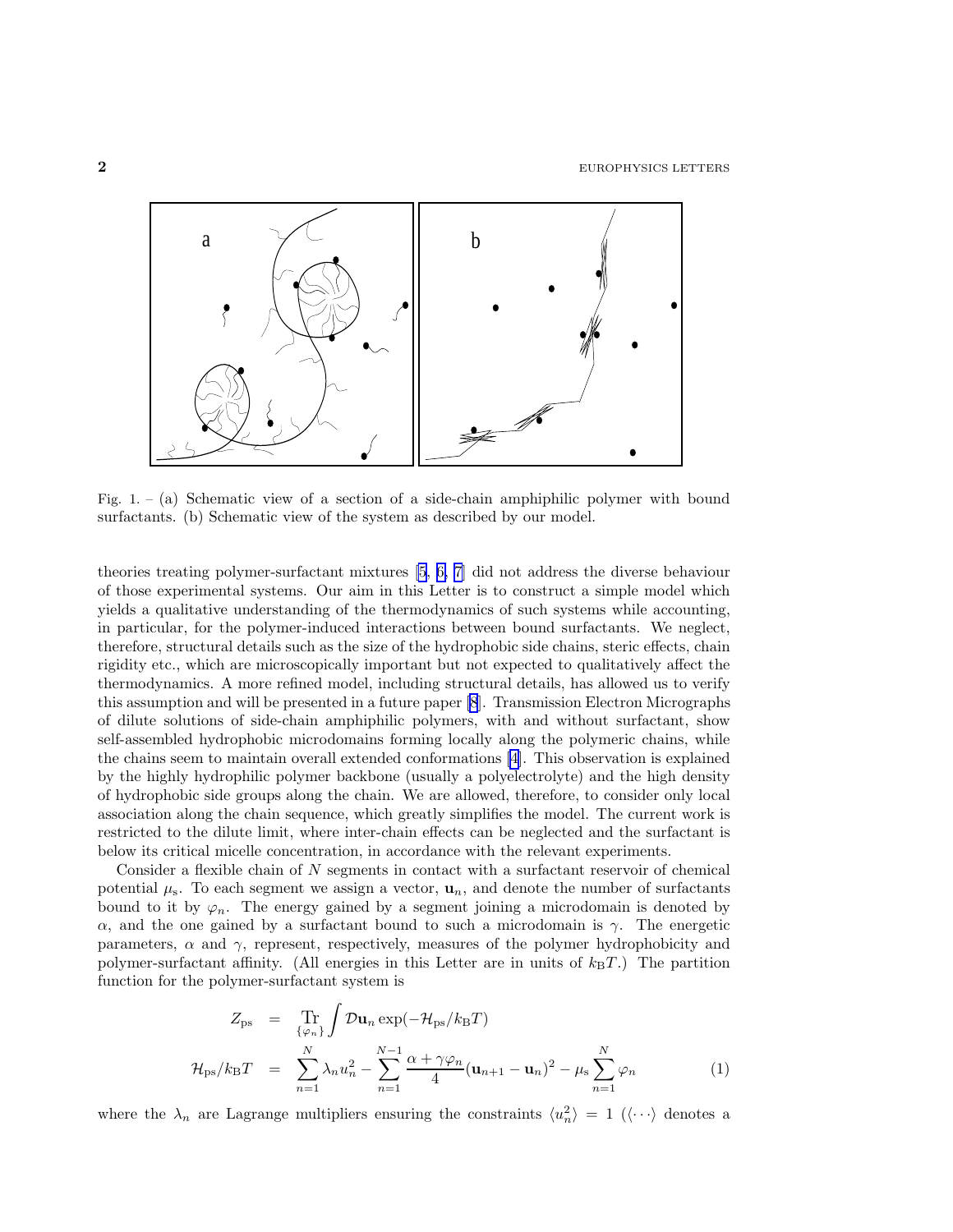<span id="page-2-0"></span>thermal average over all chain configurations). Some of our results can be more easily derived imposing infinitely stiff segment constraints  $(u_n^2 = 1)$ . Yet, other results, in particular the effect of polymer configurations on surfactant binding, cannot be obtained as easily using such an approach. We have modelled the association property of the polymer by a local tendency of the segments to fold, and the preference of the surfactant to join such clusters by a linear coupling to this folding [\[9](#page-5-0)]. Not explicitly included in eq. [\(1](#page-1-0)), interactions between surfactants may arise only indirectly through the coupling to chain configurations. Note that the current model contains no structural parameters. The hydrophobic microdomains are described as featureless clusters of folded polymer segments attracting free surfactants, as illustrated in fig. 1b. In a more refined model, steric and other repulsive effects should compete with the association, resulting in a finite radius of curvature for the microdomains[[8\]](#page-5-0). Such microscopic details, however, do not alter the thermodynamic behaviour which concerns us in this work.

In the surfactant-free case, the partition function([1\)](#page-1-0) becomes similar to the one for semiflexible polymers [\[10](#page-5-0)],

$$
Z_{\rm p} = \int \mathcal{D} \mathbf{u}_n \exp[-\sum_{n=1}^{N} \lambda_n u_n^2 + \frac{\alpha}{4} \sum_{n=1}^{N-1} (\mathbf{u}_{n+1} - \mathbf{u}_n)^2]
$$
(2)

Yet, because of the tendency of segments in our model to *anti*-align  $(\alpha > 0)$ , we need first to integrate over the "sub-lattice"  $\mathbf{u}_2, \mathbf{u}_4, \ldots$  before taking the continuum limit. In addition, we replace all  $\lambda_n$  with a single  $\lambda$ . (This approximation amounts to a non-extensive correction in the free energy, which becomes negligible for  $N \to \infty$  [\[8](#page-5-0)].) The resulting expression is

$$
Z_{\rm p} = \left(\frac{\pi}{\lambda - \alpha/2}\right)^{3N/4} \int \mathcal{D}u(n) \exp\left[-\frac{\tilde{\alpha}}{2} \int_0^N \left(\frac{\mathrm{d}u}{\mathrm{d}n}\right)^2 \mathrm{d}n - \frac{\tilde{\lambda}}{2} \int_0^N u^2(n) \mathrm{d}n\right] \tag{3}
$$

where  $\tilde{\lambda} \equiv \lambda(\lambda-\alpha)/(\lambda-\alpha/2)$ ,  $\tilde{\alpha} \equiv \alpha^2/4(\lambda-\alpha/2)$ , and  $n:0 \to N$  is now a continuous parameter along the chain. (Note that the continuum limit implies a large  $\tilde{\alpha}$  and, hence, a large  $\alpha$ .) The path integral in eq. (3) is readily evaluated using an analogy with a three-dimensional quantum oscillator [\[11](#page-5-0)] and the ground-state dominance[[12\]](#page-5-0), yielding

$$
Z_{\rm p} = \left(\frac{\pi}{\lambda - \alpha/2}\right)^{3N/4} \exp\left[-(3N/2)\sqrt{\tilde{\lambda}/\tilde{\alpha}}\right]
$$
 (4)

Imposing now the constraint on  $\langle u_n^2 \rangle$ ,  $-\partial \log Z_p/\partial \lambda = N$ , we find  $\lambda = \alpha + O(1/\alpha)$ ,  $\tilde{\lambda} =$  $9/2\alpha + O(1/\alpha^2)$ , and  $\tilde{\alpha} = \alpha/2 + O(1/\alpha)$ . The correlation between alternating segment directions along the chain is found from eq. (3) as

$$
\langle \mathbf{u}(n) \cdot \mathbf{u}(n') \rangle = \exp(-|n - n'|/\xi), \quad \xi = \alpha/3 \tag{5}
$$

The value of  $\xi$  defines a chain length over which alternating segment directions,  $\mathbf{u}_n, \mathbf{u}_{n+2} \dots$ are correlated. Since the other segments within this length,  $\mathbf{u}_{n+1}, \mathbf{u}_{n+3}, \ldots$ , are assumed, on average, to be anti-aligned with those vectors, we identify  $\xi$  as the average number of segments in a single folded cluster (see fig. 1b), *i.e.*, in a single hydrophobic microdomain. Thus, only when  $\alpha$  is significantly large does the polymer tend to form microdomains by itself. The free energy of the chain is

$$
F_{\mathbf{p}}(\alpha) = -\ln Z_{\mathbf{p}} - \lambda N = N[-\alpha + (3/4)\log(\alpha/2\pi)]
$$
\n(6)

and can be viewed as composed of competing curvature energy (decreasing with  $\alpha$ ) and entropy (increasing with  $\alpha$ ) terms.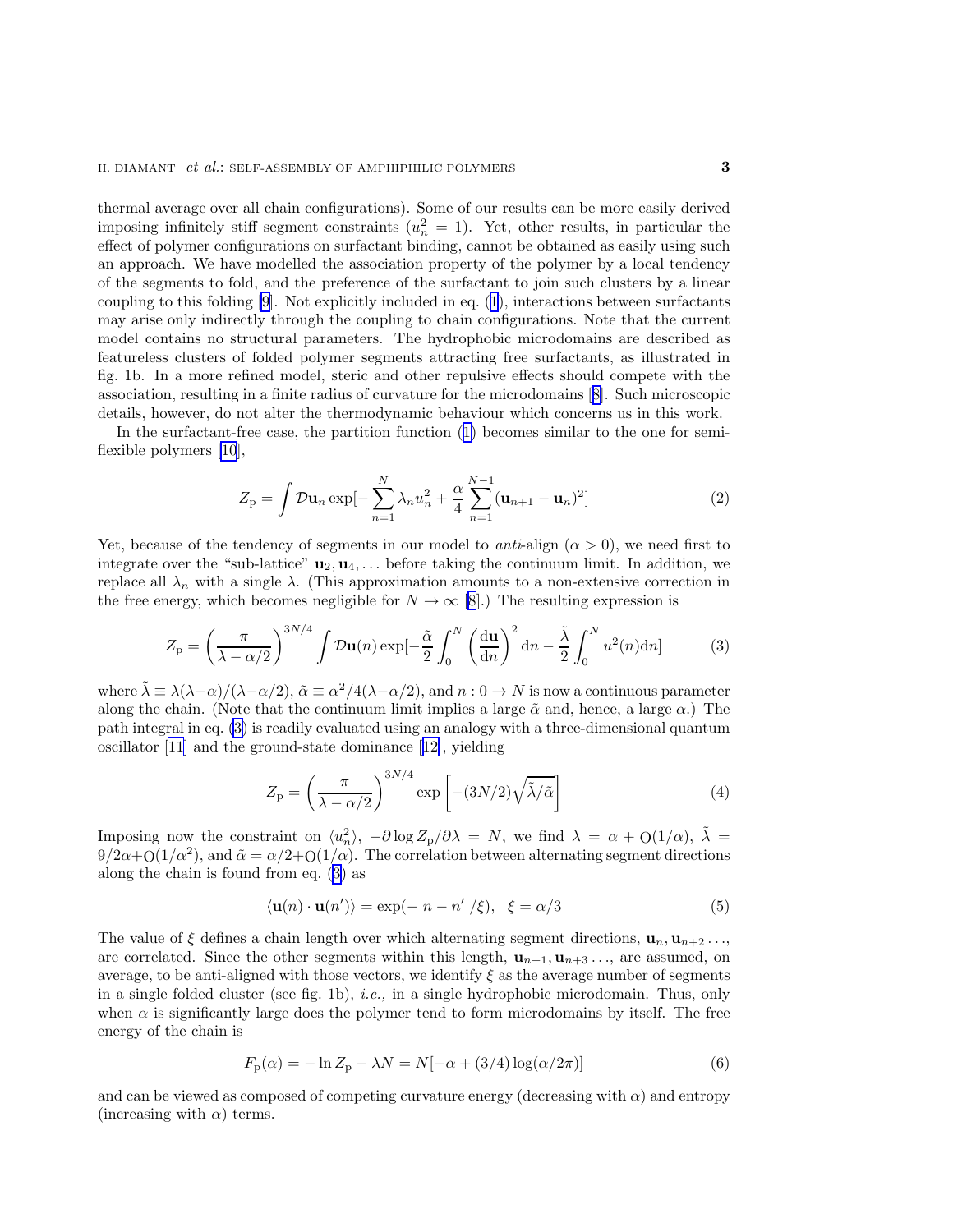<span id="page-3-0"></span>

Fig. 2. – (a) Surfactant-polymer binding isotherms. Non-cooperative binding is shown for  $\epsilon = 0.1$  (solid) and 0.5 (dashed) using eq. (8); cooperative binding is presented for  $\epsilon = 3$ (dotted) using eq. [\(12](#page-4-0)). (b) Diagram presenting the surfactant-polymer binding behaviour. The dashed line separates two binding regimes: for small  $\epsilon$  the binding is non-cooperative, whereas for large  $\epsilon$  the binding is cooperative and exhibits a sharp (though continuous) increase at the cac. The values of  $\mu_s + \gamma$  corresponding to the cac are represented by the solid line.

Wenow return to the full polymer-surfactant partition function  $(1)$  $(1)$ . For simplicity let us assume that at most one surfactant can bind to a monomer, *i.e.*,  $\varphi_n$  is either 0 or 1. Tracing over  $\{\varphi_n\}$  and expanding to 2nd order in  $\epsilon \equiv \gamma/\alpha$ , we find the following expression for the free energy:

$$
\frac{F_{\rm ps}}{N} \simeq \frac{F_{\rm p}}{N} + \ln(1 - f) + \frac{3}{4}f\epsilon - \frac{3}{32}f(3 + f)\epsilon^2
$$
\n(7)

where  $f \equiv [1 + e^{-(\mu_s + \gamma)}]^{-1}$  is the average fraction of bound surfactant if it had been simply attracted to the polymer without coupling to its curvature. The first term in eq. (7) is the free energy of the surfactant-free chain, eq. [\(6](#page-2-0)), the second describes a regular lattice-gas contribution, and the remaining terms represent the surfactant-polymer interaction. From eq. (7) a binding isotherm can be calculated,

$$
\varphi \simeq f[1 - (3/4)(1 - f)\epsilon + (3/32)(1 - f)(3 + 2f)\epsilon^2]
$$
\n(8)

where  $\varphi$  is the average fraction of bound surfactant. Figure 2a shows two such isotherms (solid and dashed lines) for two different, small values of  $\epsilon$ . In this regime the binding increases gradually with  $\mu_s$  (non-cooperative binding). For larger values of  $\epsilon$  the isotherms are shifted to larger  $\mu_s$  and become steeper. Let us define a chemical potential,  $\mu_s^*$ , for which the amount of bound surfactant is appreciable, *i.e.*,  $\varphi = 1/2$ . A corresponding cooperativity parameter is defined as  $C \equiv \partial \varphi / \partial \mu_{\rm s} |_{\mu_{\rm s}^*}$ . From eq. (8) we readily find

$$
\mu_s^* \simeq -\gamma + (3/4)\epsilon - (3/8)\epsilon^2 \tag{9}
$$

$$
C \simeq (1/4)[1 + (3/16)\epsilon^2] \tag{10}
$$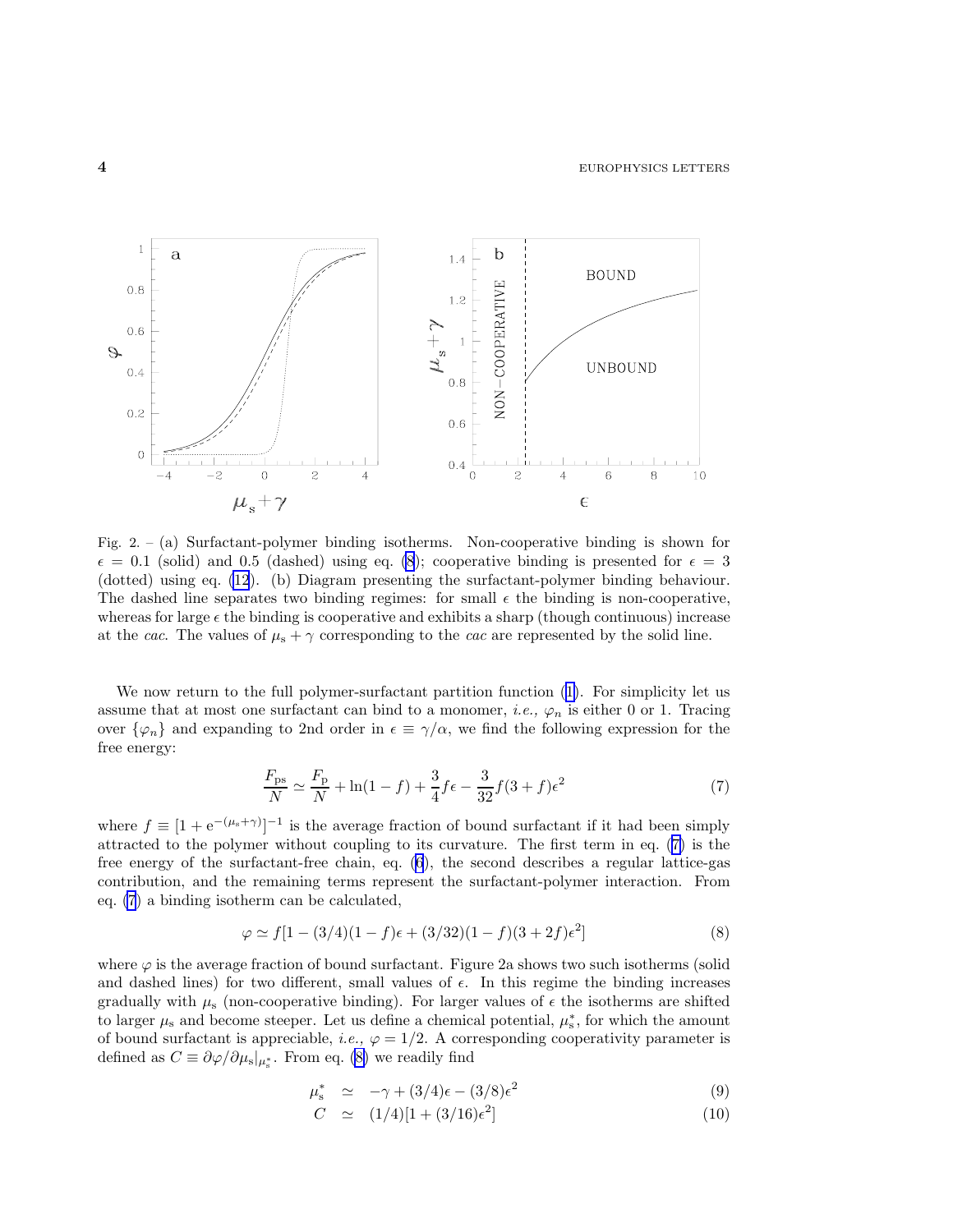<span id="page-4-0"></span>The last, positive contributions to the average binding([8\)](#page-3-0) and cooperativity([10\)](#page-3-0) indicate an effective short-range attraction between bound surfactants induced by chain configurations. Once a molecule has bound to the chain, a folded hydrophobic region is formed, favouring binding of another molecule to the same region. Effective attraction is a general feature of annealed impurities. The important point, however, is that the attraction strength (resulting in binding cooperativity) depends on a single parameter,  $\epsilon$ , denoting the ratio between surfactantpolymer affinity and polymer hydrophobicity.

For larger  $\epsilon$ , the value of  $\mu_s^*$  can be estimated as

$$
\mu_s^* = -\frac{\gamma}{4} \langle (\mathbf{u}_{n+1} - \mathbf{u}_n)^2 \rangle \Big|_{\varphi = 1/2} = -\gamma + \frac{3\epsilon}{4(1 + \epsilon/2)} \tag{11}
$$

To obtain similar estimates for the binding isotherm and cooperativity we return to eq. [\(1](#page-1-0)) and make a cumulant expansion about the surfactant-free Hamiltonian before tracing over  $\{\varphi_n\}$ . Restricting to two-body interactions between nearest bound surfactants, the resulting partition function becomes analogous to a one-dimensional lattice-gas or Ising model with an attraction term proportional to  $\epsilon^2$ . (<sup>1</sup>) Calculation of the binding isotherm and cooperativity is then straightforward and gives

$$
\varphi = \frac{g[g - 1 + \sqrt{(g - 1)^2 + 2h}]}{(g - 1)^2 + (g + 1)\sqrt{(g - 1)^2 + 2h} + 2h}; \quad g = \frac{f}{1 - f} e^{-3\epsilon/4}, \quad h = 2g e^{-3\epsilon^2/8} \tag{12}
$$

$$
C = (1/4) \exp[(3/16)\epsilon^2]
$$
\n(13)

Forsmall  $\epsilon$ , eqs. (11)–(13) coincide with eqs. ([8\)](#page-3-0)–([10\)](#page-3-0). Equation (13) is an important result since it demonstrates how sensitively the binding cooperativity depends on  $\epsilon$ . In the regime of large  $\epsilon$  the binding isotherm has a sharp (albeit continuous) slope at  $\mu_s^*$ , as demonstrated by the dotted curve in fig. 2a. Hence,  $\mu_s = \mu_s^*$  can be associated with  $\phi_s^*$ , the so-called *critical* aggregation concentration (cac) of surfactant,  $\mu_s^* = \ln \phi_s^*$ .

Our findings are summarized in the diagram drawn in fig. 2b. Depending on the value of  $\epsilon$ , two distinct binding regimes are predicted. The non-cooperative binding regime of small  $\epsilon$  ( $\alpha \gg \gamma$ ) corresponds to a situation where the surfactant almost does not affect the self-assembly of the polymeric side groups. The polymer is hydrophobic enough by itself to form microdomains and the bound surfactants merely join the already existing micelles, swelling them a little. On the other hand, the cooperative binding regime of large  $\epsilon (\gamma \gg \alpha)$ corresponds to the opposite situation where the surfactant triggers the self-assembly. Above the cac, the number of repeat units per hydrophobic microdomain jumps from roughly  $\alpha$  to about  $\alpha + \gamma \gg \alpha$ .

In recent experiments [\[3](#page-5-0)] both polymer hydrophobicity and surfactant-polymer affinity were changed by controlling the polymer charge and salt concentration (probably affecting both  $\alpha$ and  $\gamma$ ) and the length of the hydrophobic side chains (mainly affecting  $\alpha$ ). In those experiments the binding cooperativity could, indeed, be sensitively tuned by changing either the polymer hydrophobicity or its affinity to the surfactant, and the two distinct binding regimes described by our model were clearly observed.

Similar to regular surfactant micellisation, our self-assembly model yields a well-defined surfactant aggregation number determined by the correlation length of the polymer chain (the number of repeat units per microdomain) and the average fraction of bound surfactant. In our case of surfactant-polymer self-assembly, the aggregate size is restricted by the entropy of the

 $(1)$  For large  $\epsilon$ , many-body interactions among surfactants may become significant. Yet, since in our case all such contributions are attractive, they would merely enhance the binding cooperativity and further support our findings.